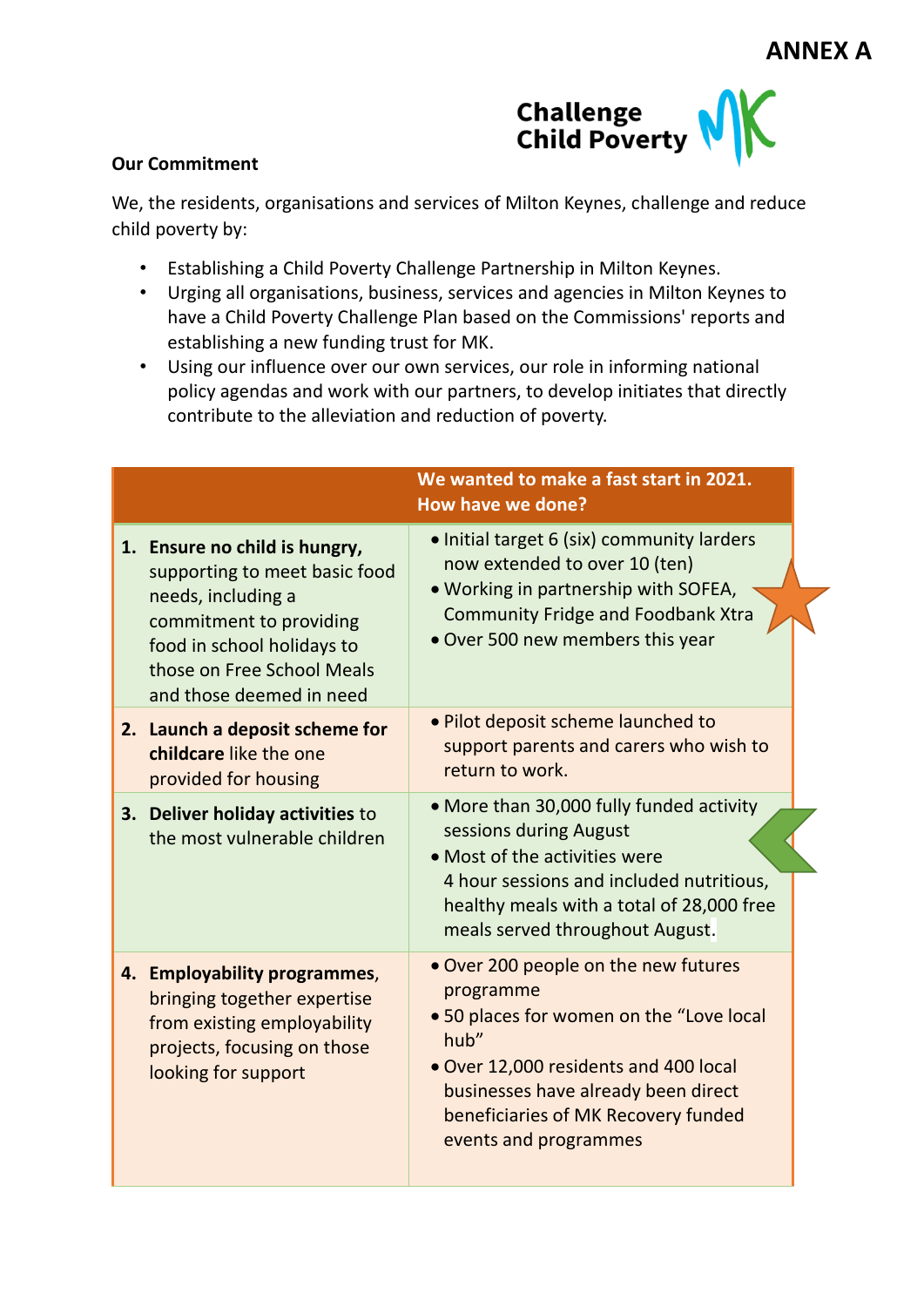|    |                                                                                                                                                                                                       | We wanted to make a fast start in 2021.<br><b>How have we done?</b>                                                                                                                                                                 |
|----|-------------------------------------------------------------------------------------------------------------------------------------------------------------------------------------------------------|-------------------------------------------------------------------------------------------------------------------------------------------------------------------------------------------------------------------------------------|
|    | 5. Reuse 'pre-loved' clothes and<br>school uniforms, refocusing<br>existing schemes to<br>concentrate on supporting the<br>costs of clothing local children                                           | A school uniform recycling project was<br>successful in providing school uniforms<br>for under £20.<br>drop bins in many local supermarkets<br>and shops across MK                                                                  |
|    | 6. Stop the stigma of poverty by<br>including this into our<br>definitions of bullying and<br>abuse in our communities,<br>schools and settings                                                       | Progress still requires some work in this<br>area.                                                                                                                                                                                  |
|    | 7. Use local centres and<br>facilities better for all age<br>groups                                                                                                                                   | • The ability to use centres and facilities as<br>a virtual hubs or meeting places for<br>services is being studied<br>• Local centres will require resourcing with<br>equipment and procedures to deal with<br>the different usage |
|    | 8. Change how some services<br>operate, routinely considering<br>barriers                                                                                                                             | • Exiting new options for meeting clients<br>and access services are being examined<br>• To be feasible good connections and<br>appropriate spaces need to be identified                                                            |
| 9. | Give parents a better voice<br>by asking about the barriers<br>they face in accessing and<br>using services                                                                                           | Progress still requires some work in this<br>area due to Covid.                                                                                                                                                                     |
|    | 10. Better service information to<br>help parents considering the<br>high percentage of parents in<br>Milton Keynes not born in the<br>UK and the needs for simple<br>explanations                    | • New website in February<br>• Focused on the customer/resident and<br>what their need to know rather than<br>what we want to tell them                                                                                             |
|    | 11. Encourage local employers to<br>pay the Living Wage based on<br>the true cost of living,<br>increasing the number of<br>employers in Milton Keynes<br>who are accredited living<br>wage employers | • 5% increase in the number of accredited<br>living wage employers this year - note<br>this is from a low base number                                                                                                               |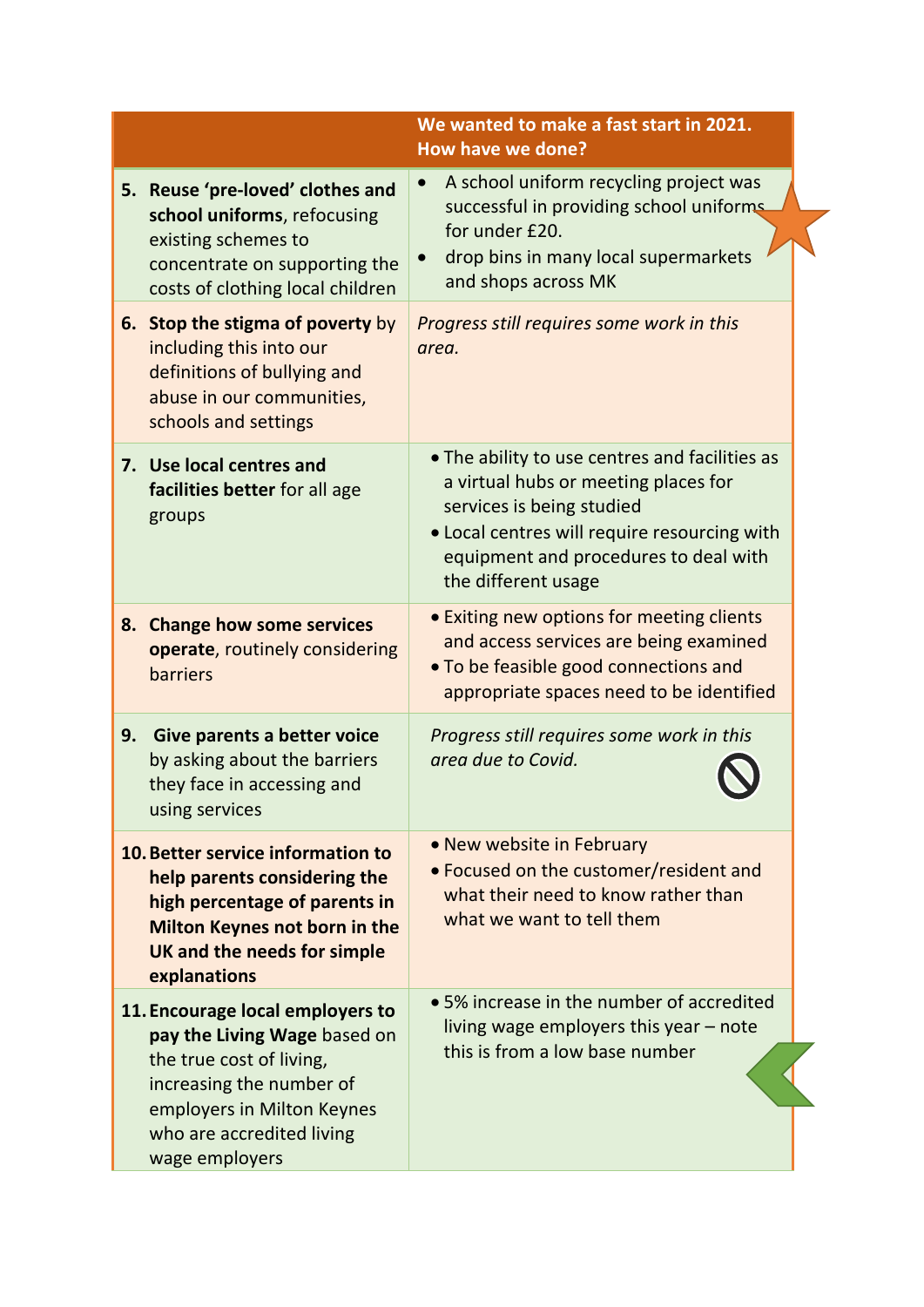|                                                                                                                                                                                          | We wanted to make a fast start in 2021.<br>How have we done?                                                                                                                                                                                                                                                                                                                                                 |
|------------------------------------------------------------------------------------------------------------------------------------------------------------------------------------------|--------------------------------------------------------------------------------------------------------------------------------------------------------------------------------------------------------------------------------------------------------------------------------------------------------------------------------------------------------------------------------------------------------------|
| 12. Encourage people to support<br>a local initiative by increasing<br>in-kind and voluntary support<br>to local projects and services<br>and using the list of projects<br>and services | . Response to the Afghani Resettlement<br>showed the power of local voluntary<br>endeavour<br>. Baby Basics has over 900 referrals<br>• 'Olney is kind' project has over 50 posts a<br>week on their Facebook page                                                                                                                                                                                           |
| 13. Ensure all children are able to<br>study developing places in<br>homework clubs across key<br>stages 1-4 with a meal<br>delivered by the voluntary<br>sector                         | · Delivered through Firm Foundations in<br>line with the National Curriculum.<br>• Enhance learning in core subjects and<br>will also include a meal.<br>• A total of 960 places have been made<br>available across key stages 1-4                                                                                                                                                                           |
| 14. Widen eligibility of support<br>services to families with<br>children with a disability such<br>as laundry services                                                                  | • Over 6% of laundry service clients are<br>children with disabilities<br>• More referrals required                                                                                                                                                                                                                                                                                                          |
| 15. Use a credit union. These are<br>for everyone but need more<br>investors to provide an<br>alternative to payday loans or<br>illegal money lending.                                   | • Credit unions do not report any sizeable<br>increase in members<br>• From August, Swan Community bank<br>now includes Oxfordshire Credit Union                                                                                                                                                                                                                                                             |
| 16. Help parents access Mental<br><b>Health services by adjusting</b><br>to dismantle barriers, such as<br>childcare and needs of<br>dependents                                          | • A Single Point of Access now exists for all<br>new referrals to Milton Keynes Specialist<br><b>Child and Adolescent Mental Health</b><br>Service (CAMHS).<br>• Family support workers at a community<br>drop-in, are available<br>. Adult services will require more work to<br>solve because of some of the parenting<br>related mental health issues, services can<br>be accessed through family support |
| 17. More storage space for child<br>poverty initiatives by<br>releasing public owned<br>capacity to projects who are<br>limited by storage space                                         | • New solutions have been identified in<br>the Afghani Programme, and new<br>solutions for a central hub are being<br>examined                                                                                                                                                                                                                                                                               |